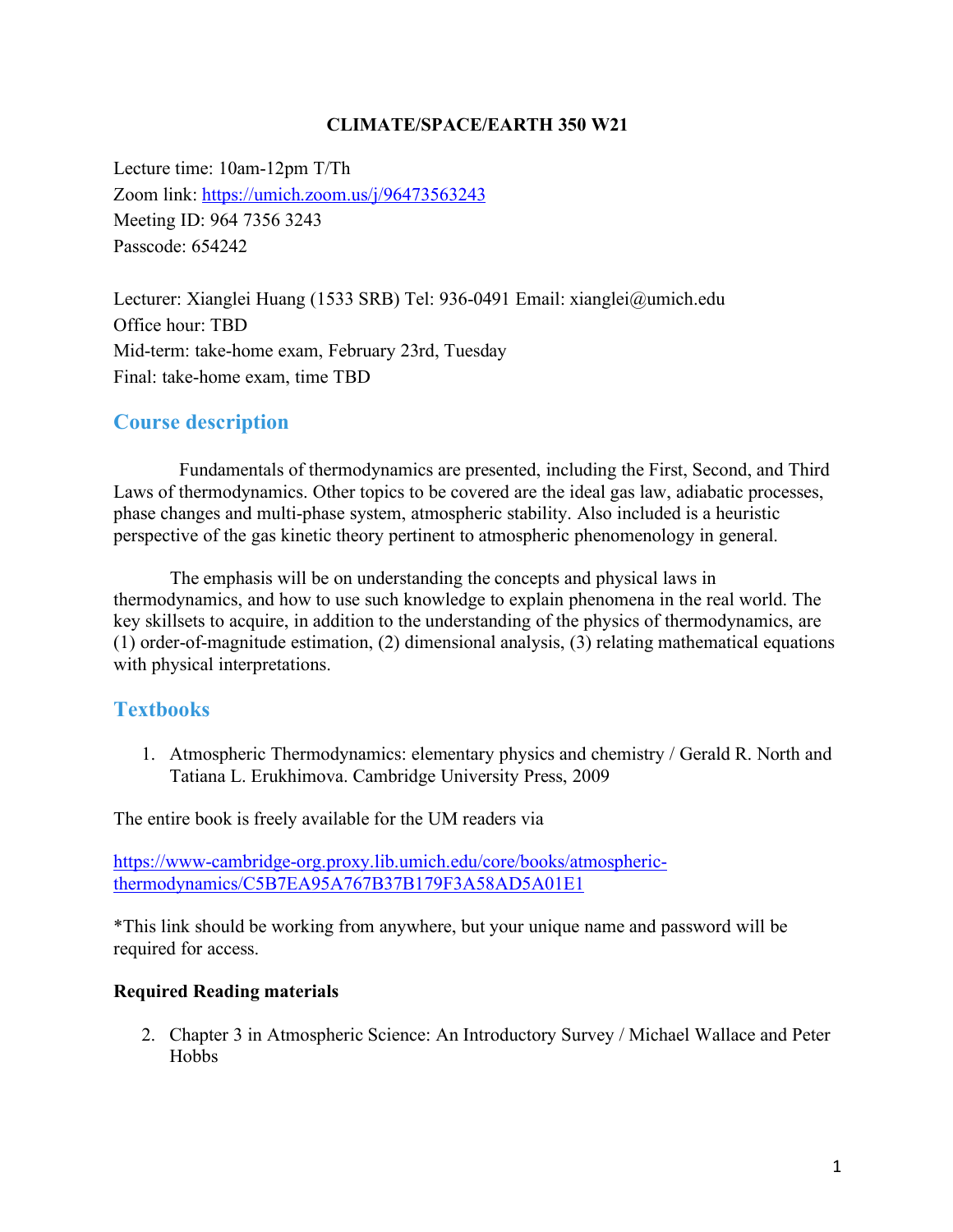https://www-cambridge-org.proxy.lib.umich.edu/core/books/atmosphericthermodynamics/C5B7EA95A767B37B179F3A58AD5A01E1

A copy of Chapter 3 PDF is also available on Canvas

### **Optional Reading materials**

3. Thermodynamics of Atmospheres and Oceans / Judith A. Curry and Peter J. Webster

https://www-sciencedirect-com.proxy.lib.umich.edu/bookseries/international-geophysics/vol/65

4. Chapters 2-7 in Fundamentals of atmospheric physics / Murry L. Salby

https://www-sciencedirect-com.proxy.lib.umich.edu/bookseries/international-geophysics/vol/61

# **Learning Objectives**

From minimum to maximum, the goals are:

1. **Know the jargons, perform educated guess**: understand basic concepts, fundamental physical laws, perform orders of magnitude estimates

2a. **Know the "drills":** be able to use the equations and formulas to quantitatively solve related problem

2b. **Know the big pictures:** The role played by thermodynamics in the **atmospheres** and its interaction with other components

3. **Know the frontiers:** understand contemporary issues and challenges in 2a & 2b

# **Skill Development Objectives**

- 1. Apply the knowledge to qualitatively interpret relevant phenomena
- 2. Develop "physical intuition": Scaling analysis, order-of-magnitude estimate, dimensional analysis
- 3. Cultivate ability of quick learning (from "blocks" to "big pictures")
- 4. "Math in the physics": First physics, then express it in math

# **Lecturing Schedule (tentative)**

## I: [3-4 hours]

Logistics and course policy. Overview of thermodynamics. Chapter 1: relevant physical concepts and units. Dimensional analysis, scaling analysis, and order of magnitude estimation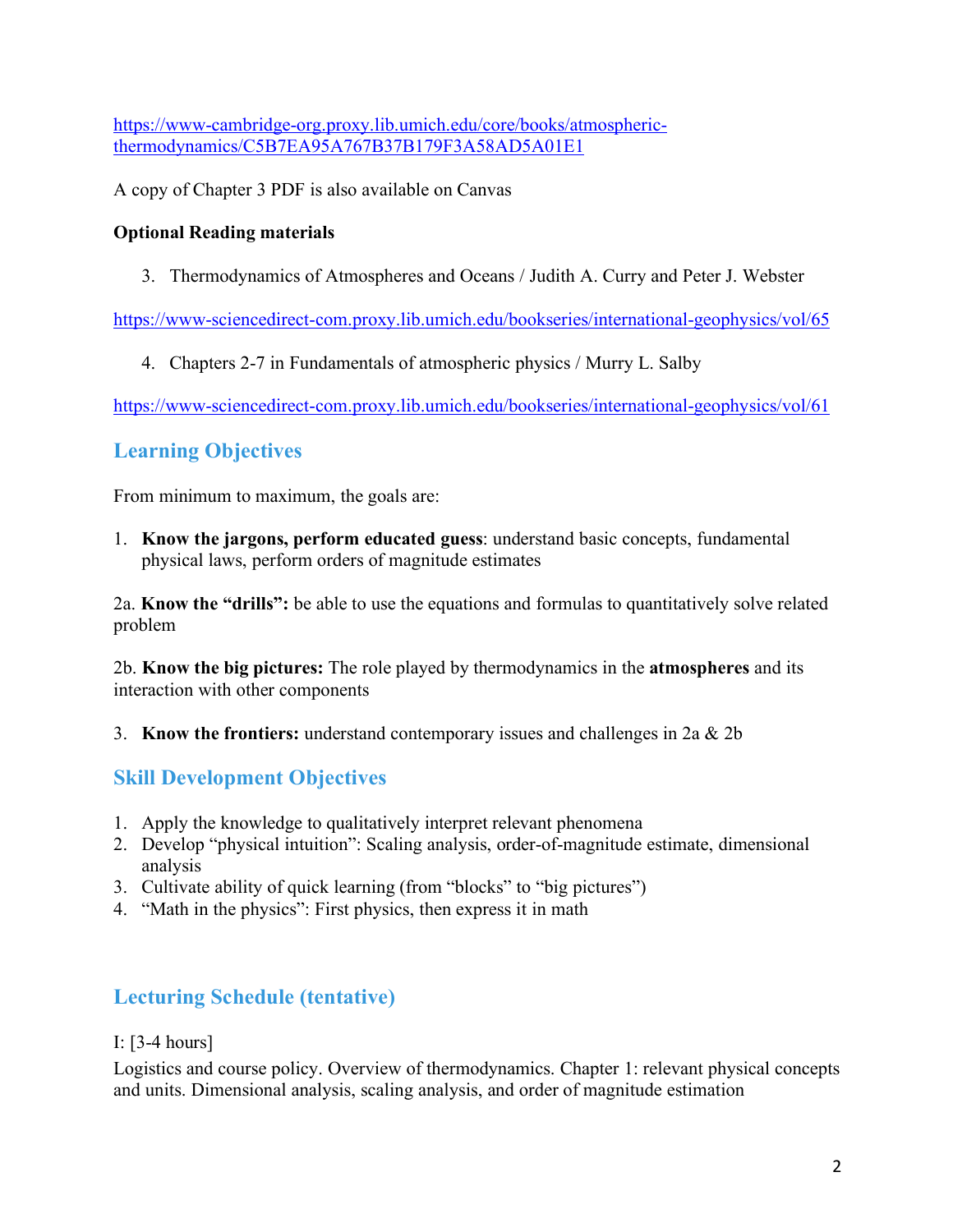II: [3-4 hours] Chapter 2: Ideal gas law, description of a gaseous system III:  $[5-6 \text{ hours}]$ Chapter 3: The First Law of thermodynamics and its application, basics about the adiabatic process IV: [5-6 hours] Chapter 4: The Second Law of thermodynamics and its application, the Third Law of thermodynamics V: [5-6 hours] Chapter 5: Air and water, multiple-phase systems, Clausius-Clapeyron equation VI: [4-5 hours] Chapter 6: 1-dimensional atmosphere vertical profile, dry and moist static energy VII: [3-4 hours] Chapter 7: thermodynamic charts, stability analysis, convection VIII:  $[2-3 \text{ hours}]$ Chapter 9: thermodynamic equations. Open topics related to atmospheric thermodynamics.

# **Course Policy and Information**

a) Grading: 50% problem sets; 15% mid-term; 15% final; 15% short essay; 5% class performance.

Numeric-to-Letter Grade Conversion available on Canvas and copied below.

Grading Standard:

- "B" designates expected "average" work
- "A-" designates expected "good" work
- "A+" designates truly "excellent" work

b) Exams: both fix-time open-book exams.

c) Short Essay: write a short essay to explain either a phenomenon or a term/jargon used in your field **with relevance to thermodynamics learned in the class**.

Requirements:

 (1). No more than three paragraphs (references excluded). **In total everything must fit into one letter-size page with a font size no less than 11.** 

 (2). Clearly yet succinctly describe the phenomenon or term. You can treat it as if you were asked to write an extended item for a glossary (e.g. http://glossary.ametsoc.org/wiki/Main\_Page)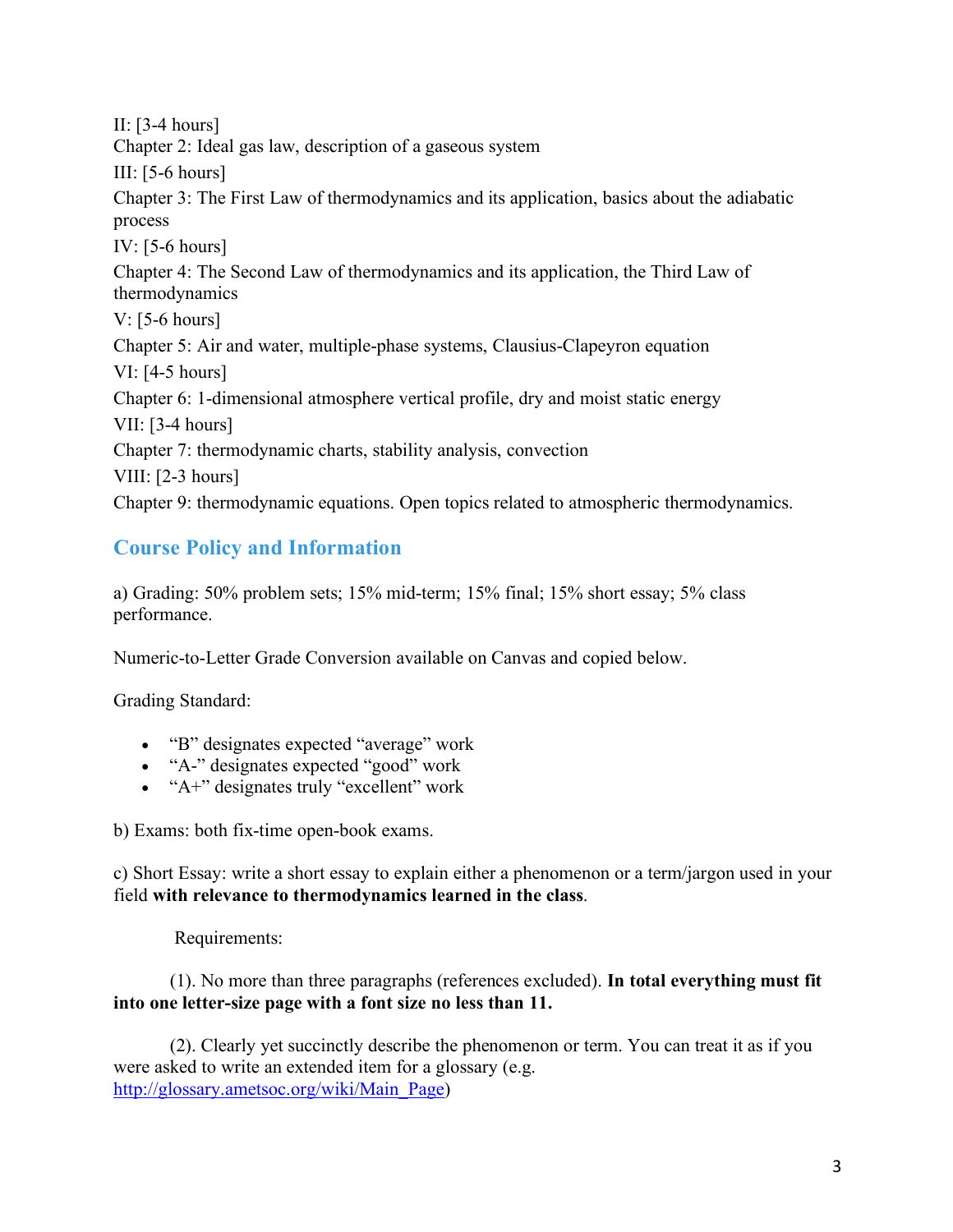(3). Your explanation of the phenomenon or term **must have** relevance to the knowledge discussed in the class.

(4). It is not encouraged to choose a term that has been fully explained in the class.

**Timeline:** (1) By **March 11th**, please email me which term/phenomenon you are to write about. I will compile a list and, if necessary, coordinate with you to avoid duplicated topics.

(2) The short essay will be due on **April 21st** with electronic submission.

(3) If you want feedback from me for your draft essay, please email me no later than **April 15th** .

**Grading standards**: Relevance to the class (20%); clarity of the writing (40%); technical completeness and correctness (40%).

I will provide more detailed rubrics for this grading as it is close to the end of the semester. In my view, it is crucial for you to learn to communicate your ideas effectively, correctly, and clearly in writing. Most people find writing much more difficult than talking. Although I may know what you're trying to express because I have heard you discuss your ideas during class or during office hours, **I will evaluate your written work on the basis of how well and how correctly the words on the page communicate your ideas**. Developing such writing skills will help you to succeed in your remaining classes, in graduate or professional school, and in the workplace.

#### **d) COVID-related complexities**

 If you are impacted by COVID-related complexities, i.e., quarantine due to close contact, test positive, or developing COVID-like symptoms, please let me know as soon as you can so we can make arrangements accordingly. **The homework and attendance policies described below are not directly applicable to the COVID-related complexities. The arrangements will be case by case.**

#### e) Homework

Weekly (occasionally bi-weekly) homework, normally due on Tuesday. No homework is due in the exam weeks.

Late homework policy: **For the fairness of all students**, generally no grade for late homework as time management is also a key skill to acquire in college. Under exceptional and justifiable circumstances, an extension can be granted. **Request with enough justification for such extension must be sent to the lecturer at least 24 hours before the due time, and it is up to the lecturer to approve it or not.** Once approved, the extension is usually no more than one week.

#### **Homework is always before the start of the lecture, not by midnight of the day.**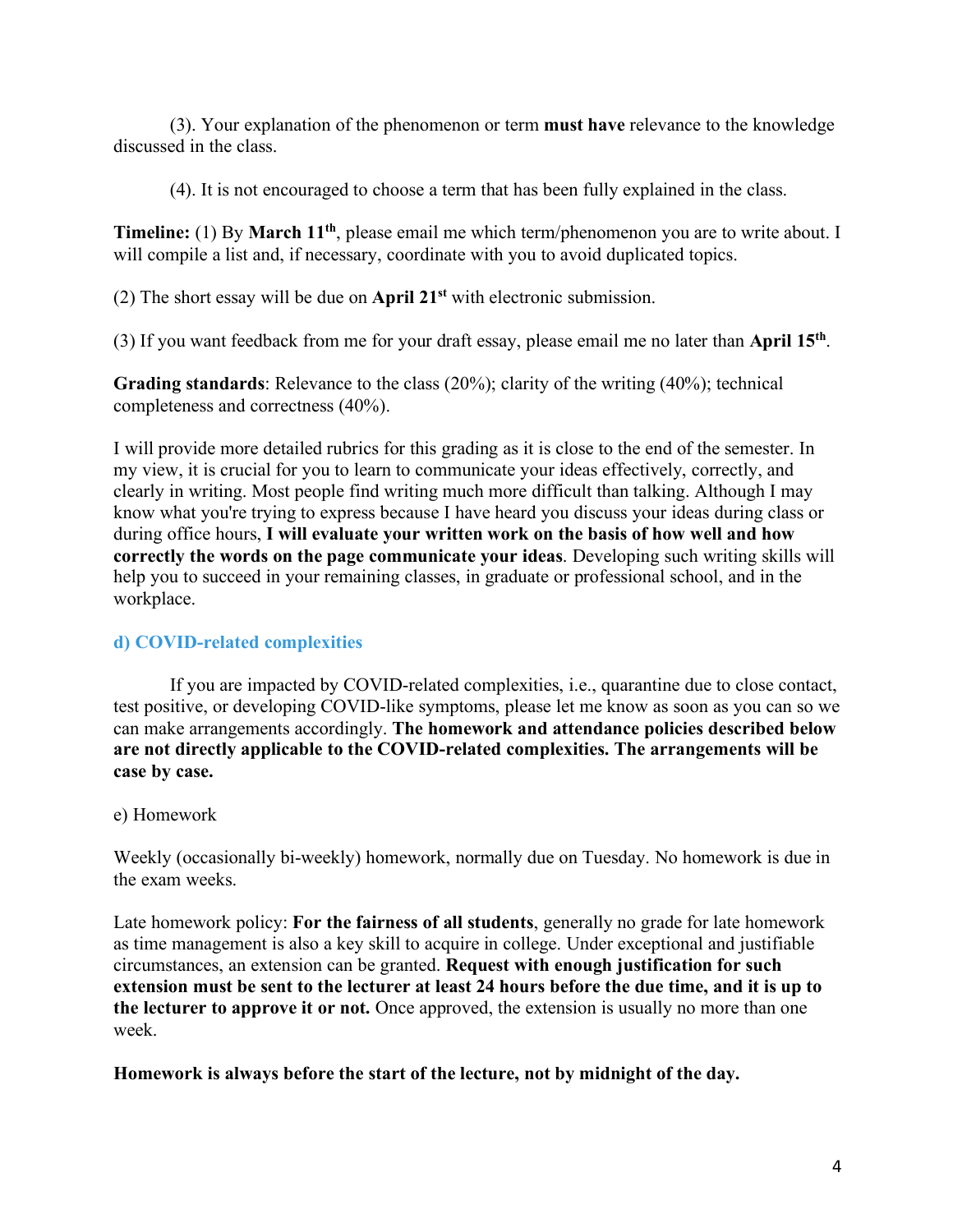### f) **Collaboration policy:**

1) You can discuss and collaborate with classmates or whomever you want. **However, for every word/derivation/calculation, every line of code, and every plot in the homework that you turn in, they MUST be from your own**.

2) **Borrowing problem solutions or graded homework from students attending the previous CLIMATE350 is a direct violation of the Honor Code.** An honor code pledge has to be signed and attached with each homework submission.

3) Directly "Copy & Paste" sentences from websites (e.g., Google, yahoo, wiki) or other sources is **NOT** tolerated and **IS** a violation of the Honor Code.

4) If any of the above is violated, according to the Honor Code, it directly goes to the Honor Code Committee and will be up to their decision.

#### g) Attendance policy

It is expected that students attend all lectures. If you are to miss lectures for legitimate reasons, please try your best to notify me in advance.

- Close engagement with the reading assignments, lectures, and in-class discussion and exercise are all crucial parts of learning. Therefore, attending class is critical for your own success and for the success of the course.
- I will excuse your absence if you bring me a note from a doctor or health professional, a signed letter from a University team or program, or documentation of a family emergency.
- You may miss **two** class sessions without penalty.
- Once you have reached your limit of two unexcused absences, I will lower your class performance by 10% for each additional absence.
- If you miss a class, please watch the recorded lectures. I can also be of help during office hours for such a make-up effort.

## h) Office hours

 The time for office hours will be decided at the first class. The goal is to find a 1-2 hours slot per week that everyone is available, at least for part of it. I understand your daily schedule might change during the semester. **If your schedule does change in the middle of the semester, leading a conflict with the office hour, please email me so we can arrange another time to meet individually and discuss course-related questions that you have**.

#### i) Religious Observances

If a class session or due date conflicts with your religious holidays, please notify me so that we can make alternative arrangements. In accordance with UM policy on religious/academic conflicts, your absence will not affect your grade in the course.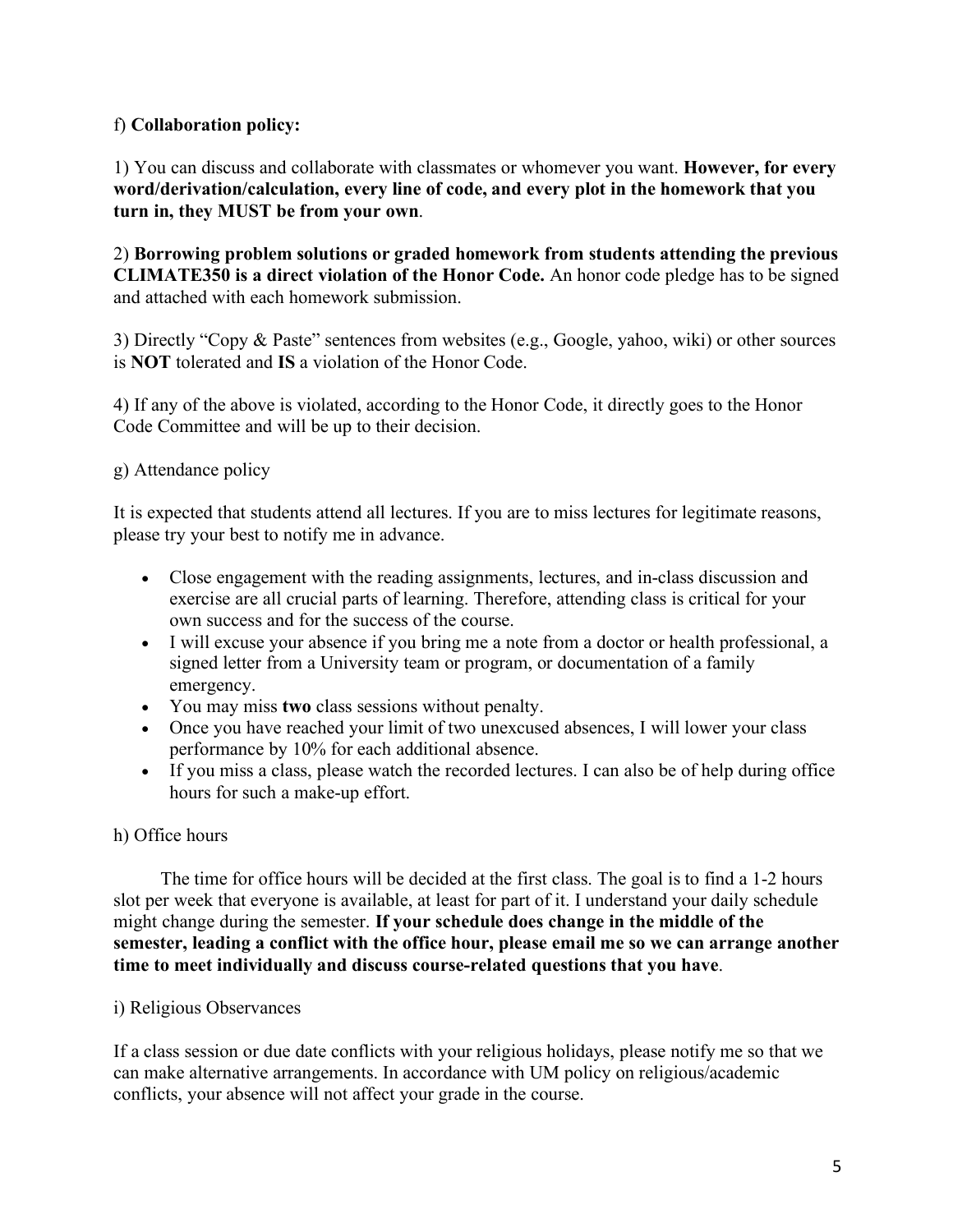## j) Participation

- The success of our course depends on each of you being prepared to participate.
- I will post lecture slides and reading assignments ahead of the lecture time. Reading assignments are usually listed at the end of each PowerPoint file.
- Given the nature of radiative transfer, I especially encourage participation regarding the clarification of concepts and physical laws (the "muddy" points). Besides asking questions, you can also offer your comments and reflections, and share your own observations and insights!
- Code of participation: A positive learning environment relies upon creating an atmosphere where diverse perspectives can be expressed.
	- o Respect others' rights to hold opinions and beliefs that differ from your own. Challenge or criticize the idea, not the person.
	- o Listen carefully to what others are saying even when you disagree with what is being said. Comments that you make (asking for clarification, sharing critiques, expanding on a point, etc.) should reflect that you have paid attention to the speaker's comments.
	- o Be courteous. Don't interrupt or engage in private conversations while others are speaking.
	- o Support your statements. Use evidence and provide a rationale for your points.
	- o Allow everyone the chance to speak. If you have much to say, try to hold back a bit; if you are hesitant to speak, look for opportunities to contribute to the discussion.
	- o If you are offended by something or think someone else might be, speak up and don't leave it for someone else to have to respond to.

k) Cell Phones, Electronic Devices, and Laptops

- Please be sure to put your cell phones away before class begins, unless you expect a call during class (e.g. family emergency). It will be distracting for all of us if you text or use an electronic device during class.
- If you are used to taking notes on your iPad/laptops in the course of lecturing, you are welcome to use them. Otherwise, I will ask that you refrain from using your laptop or iPad for other purposes in class.

#### **Other Information**

a) Accommodations for Special Needs

The University of Michigan is committed to ensuring the full participation of all students, and I am committed to making learning as accessible as possible for all students. If you have a disability and need accommodation to participate in this class or to complete course requirements, please ask Services for Students with Disabilities (SSD) to provide documentation of the accommodations that you need. Then, please share this documentation with me as soon as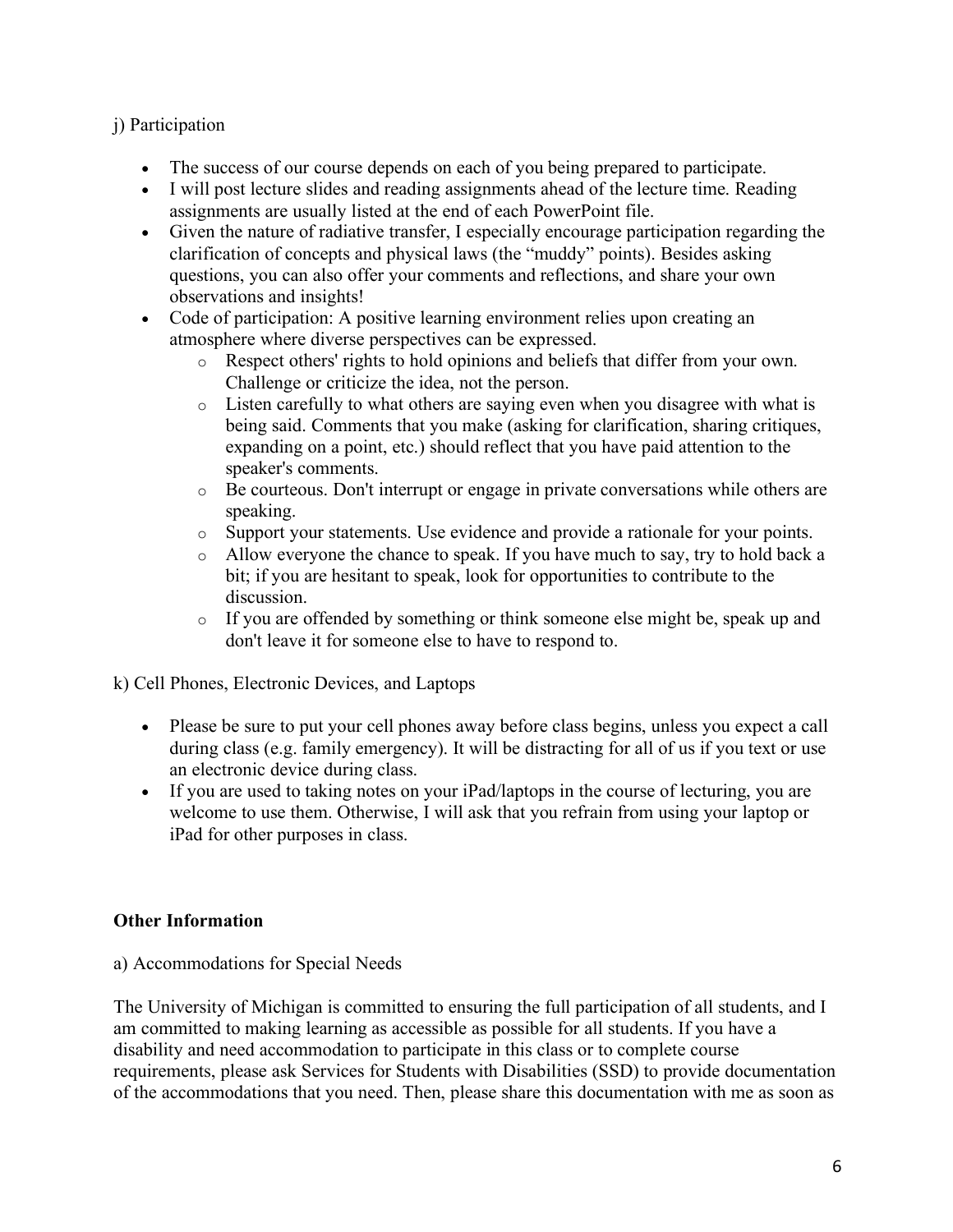possible, **preferably within the first few weeks of class**. I will treat as private and confidential any information that you share.

If you suspect that you may have a disability and would like to be tested, Services for Students with Disabilities can provide free screenings and referrals to low-cost diagnostic services.

Here is the contact information for Services for Students with Disabilities:

- Location: G-664 Haven Hall
- Phone: 734-763-3000
- Website: http://ssp.umich.edu/

b) Mental Health Resources

1) As a student, you may experience challenges that negatively affect your learning, such as anxiety, depression, interpersonal or sexual violence, difficulty with eating or sleeping, grief/loss, and alcohol or drug problems. The University of Michigan offers several confidential services that you might find helpful for addressing such challenges, including

- Counseling and Psychological Services (CAPS): 734-764-8312
- Sexual Assault Prevention and Awareness Center (SAPAC) 24-Hour Crisis Line: 734- 936-3333
- Psychiatric Emergency Services: 734-996-4747.

2) If you have a diagnosed mental health condition, you may also be able to register with Services for Students with Disabilities: see

http://ssd.umich.edu/mental-health-conditions.

c) Sweetland Center for Writing

1) The Sweetland Center for Writing-located at 1310 North Quad-is a wonderful and free resource! If you would like additional feedback or assistance as you're planning, drafting, or revising your writing assignments, you can schedule an individual appointment with a Sweetland faculty member, drop in for a peer-tutoring session, correspond online with a peer tutor, or submit your work online to receive feedback within 72 hours.

2) Sweetland faculty members and peer tutors will not edit or but they can assist you with understanding assignments, generating ideas, developing and organizing arguments, using evidence and sources, and clarifying your writing.

3) For more information, please visit:

http://www.lsa.umich.edu/sweetland/undergraduate

d) Plagiarism